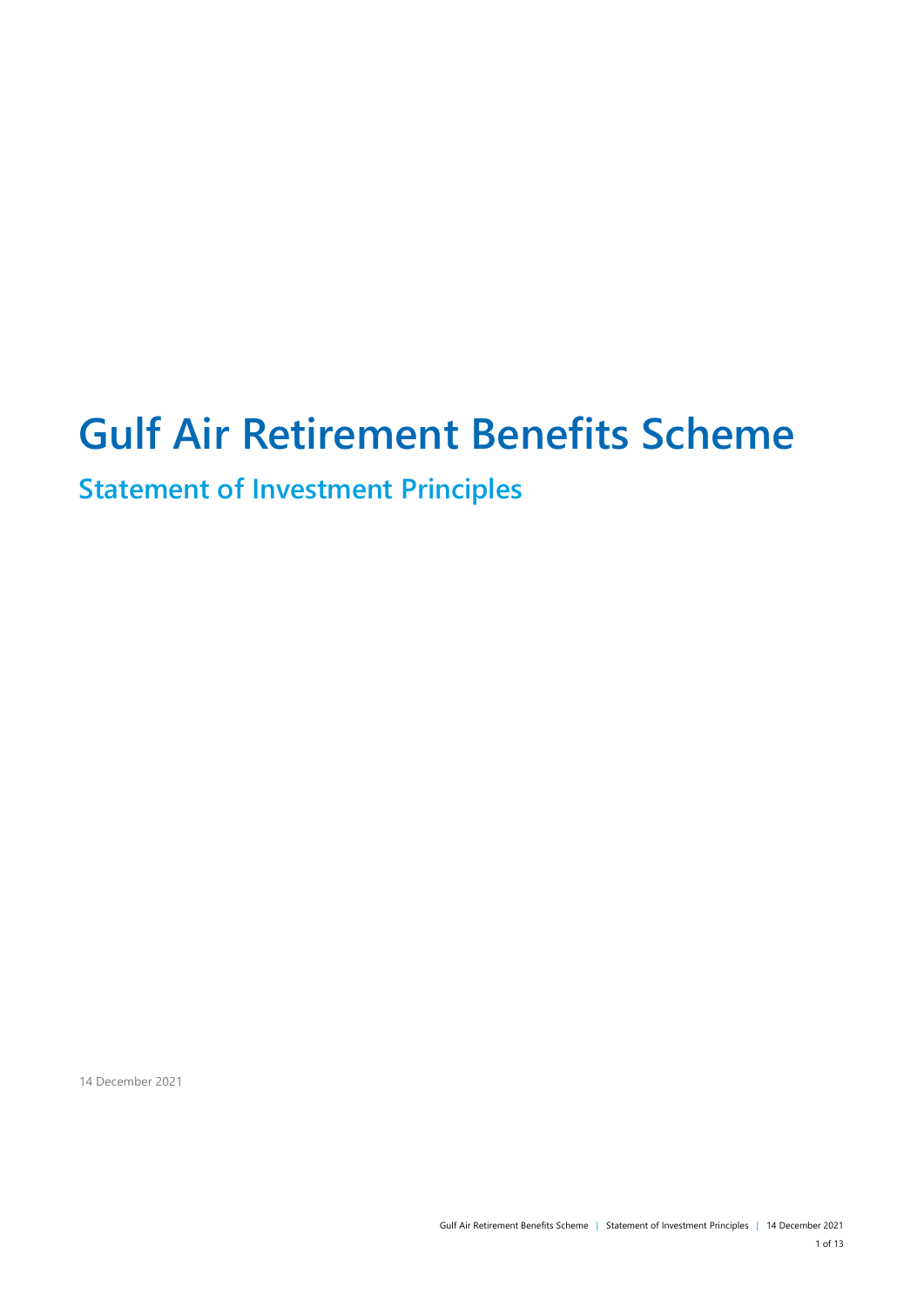## **Contents**

| $1_{\cdot}$    |                                                                                                                 |
|----------------|-----------------------------------------------------------------------------------------------------------------|
| 2.             |                                                                                                                 |
| 3.             |                                                                                                                 |
| $\mathbf{4}$ . |                                                                                                                 |
| 5.             |                                                                                                                 |
| 6.             |                                                                                                                 |
| 7.             |                                                                                                                 |
| 8.             |                                                                                                                 |
| 9.             | Financially material considerations, non-financially material considerations, the exercise of voting rights and |
|                |                                                                                                                 |
|                | Appendix 1. Note on investment policy of the Scheme as at December 2021 in relation to the current Statement    |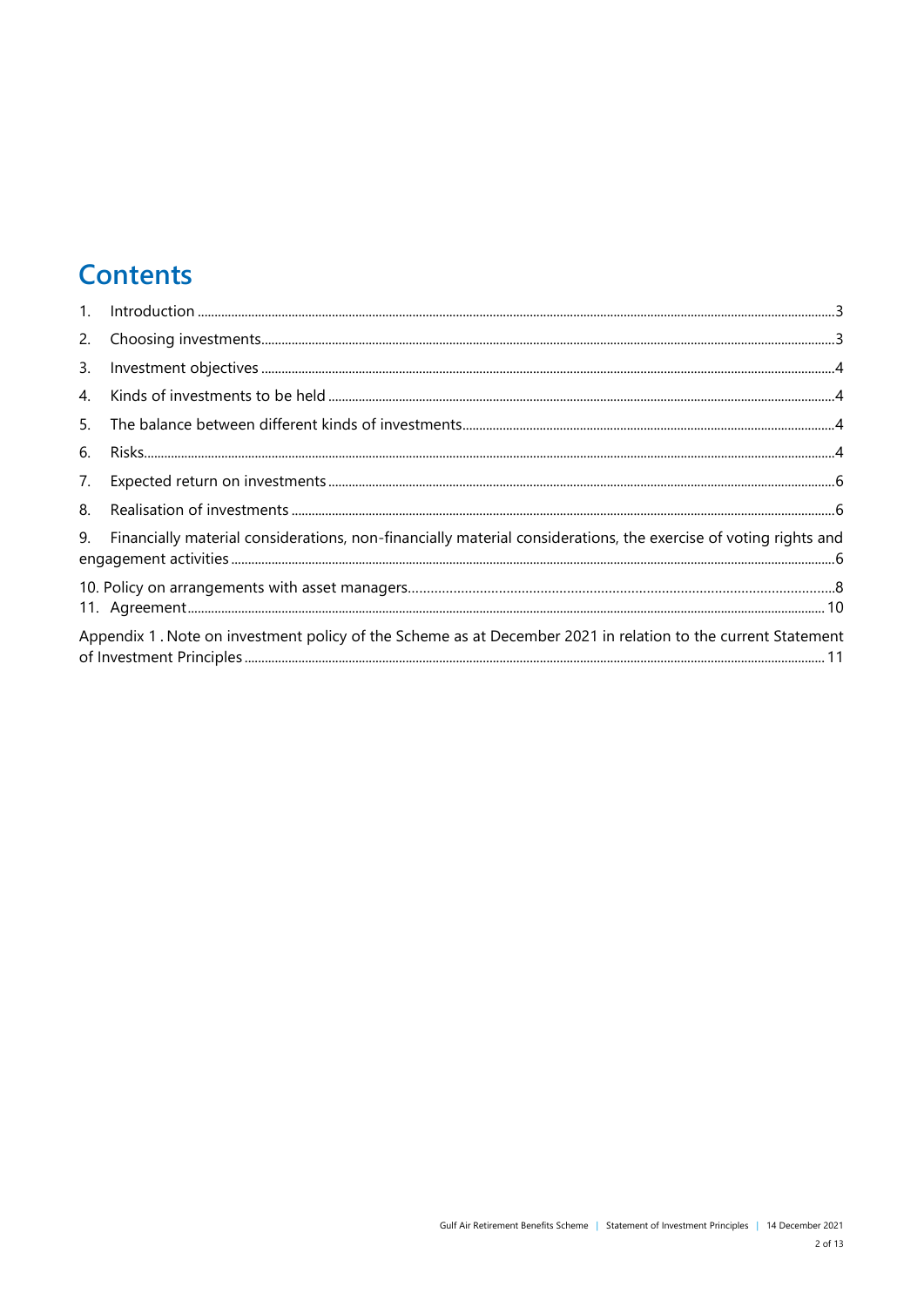### <span id="page-2-0"></span>**1. Introduction**

- 1.1. This is the Statement of Investment Principles prepared by the Trustee of the Gulf Air Retirement Benefits Scheme (the Scheme). This statement sets down the principles which govern the decisions about investments that enable the Scheme to meet the requirements of:
	- the Pensions Act 1995, as amended by the Pensions Act 2004; and
	- the Occupational Pension Schemes (Investment) Regulations 2005 as amended by the Occupational Pension Schemes (Investment) (Amendment) Regulations 2010.
	- the Occupational Pension Schemes (Investment and Disclosure) (Amendment and Modification) Regulations 2018.
	- the Occupational Pension Schemes (Investment and Disclosure) (Amendment) Regulations 2019.
- 1.2. In preparing this statement the Trustee has consulted Gulf Air Company B.S.C. (C), the Principal Employer, and obtained advice from Barnett Waddingham LLP, the Trustee's investment consultants. Barnett Waddingham is authorised and regulated by the Financial Conduct Authority.
- 1.3. This statement has been prepared with regard to the 2001 Myners review of institutional investment (including subsequent updates), and Scheme Funding legislation.
- 1.4. The Trustee will review this statement at least every three years or if there is a significant change in any of the areas covered by the statement.
- 1.5. The investment powers of the Trustee are set out in Rule 60 of the Definitive Trust Deed & Rules, dated 10 December 2002. This statement is consistent with those powers.

### <span id="page-2-1"></span>**2. Choosing investments**

- 2.1. The Trustee's policy is to set the overall investment target and then monitor the performance of their managers against that target. In doing so, the Trustee considers the advice of their professional advisers, who they consider to be suitably qualified and experienced for this role.
- 2.2. The day-to-day management of the Scheme's assets is delegated to one or more investment managers. The Scheme's investment managers are detailed in the Appendix to this Statement. The investment managers are authorised and regulated by the Financial Conduct Authority, and are responsible for stock selection and the exercise of voting rights.
- 2.3. The Trustee reviews the appropriateness of the Scheme's investment strategy on an ongoing basis. This review includes consideration of the continued competence of the investment managers with respect to performance within any guidelines set. The Trustee will also consult the employer before amending the investment strategy.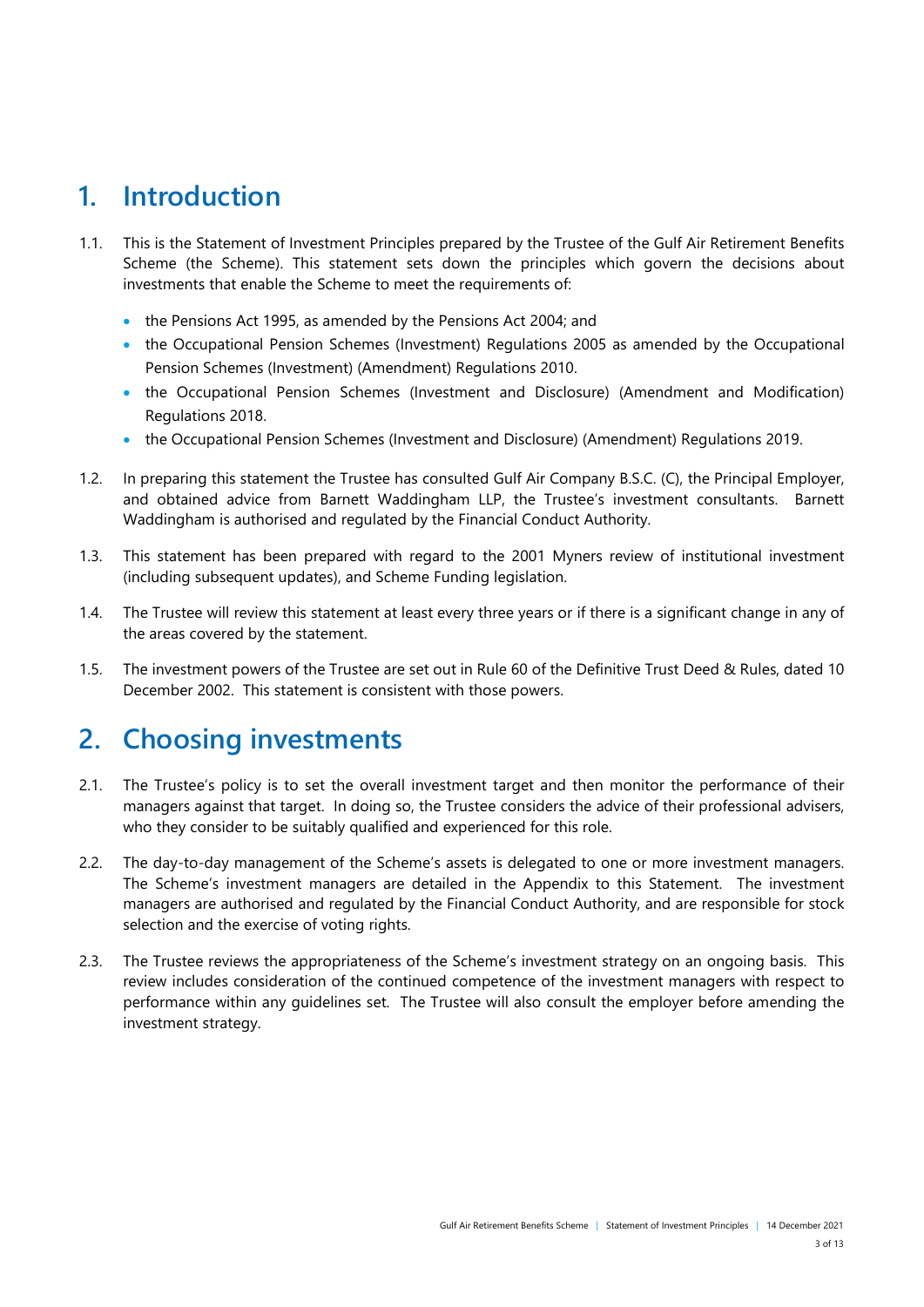### <span id="page-3-0"></span>**3. Investment objectives**

- 3.1. The Trustee has discussed key investment objectives in light of an analysis of the Scheme's liability profile as well as the constraints the Trustee faces in achieving these objectives. As a result, the Trustee's main investment objectives are:
	- to ensure that the Scheme can meet the members' entitlements under the Trust Deed and Rules as they fall due;
	- to manage the expected volatility of the returns achieved in order to control the level of volatility in the Scheme's required contribution levels;
	- to minimise the long-term costs of the Scheme by maximising the return on the assets whilst having regard to the above objectives.
- 3.2. The Trustee is aware of the relationship that exists between the particular investment portfolio that is held and the level of funding of the Scheme's liabilities. The Trustee has obtained exposure to investments that they expect will meet the Scheme's objectives as best as possible.

# <span id="page-3-1"></span>**4. Kinds of investments to be held**

- 4.1. The Scheme is permitted to invest in a wide range of assets including equities, bonds, cash, property and alternatives.
- 4.2. The Trustee monitors from time-to-time the employer-related investment content of their portfolio as a whole and will take steps to alter this should they discover this to be more than 5% of the portfolio. Typically this check is carried out annually by the Scheme's auditors.

# <span id="page-3-2"></span>**5. The balance between different kinds of investments**

- 5.1. The Scheme invests in assets that are expected to achieve the Scheme's objectives. The allocation between different asset classes is contained within the Appendix to this Statement.
- 5.2. The Trustee considers the merits of both active and passive management for the various elements of the portfolio and may select different approaches for different asset classes. The current arrangements are set out in the Appendix to this Statement.
- 5.3. From time to time the Scheme may hold cash and therefore deviate from its strategic or tactical asset allocation in order to accommodate any short-term cashflow requirements or any other unexpected items.
- 5.4. The Trustee is aware that the appropriate balance between different kinds of investments will vary over time and therefore the Scheme's asset allocation will be expected to change as the Scheme's liability profile matures.

### <span id="page-3-3"></span>**6. Risks**

6.1. The Trustee has considered the following risks for the Scheme with regard to its investment policy and the Scheme's liabilities, and considered ways of managing/monitoring these risks: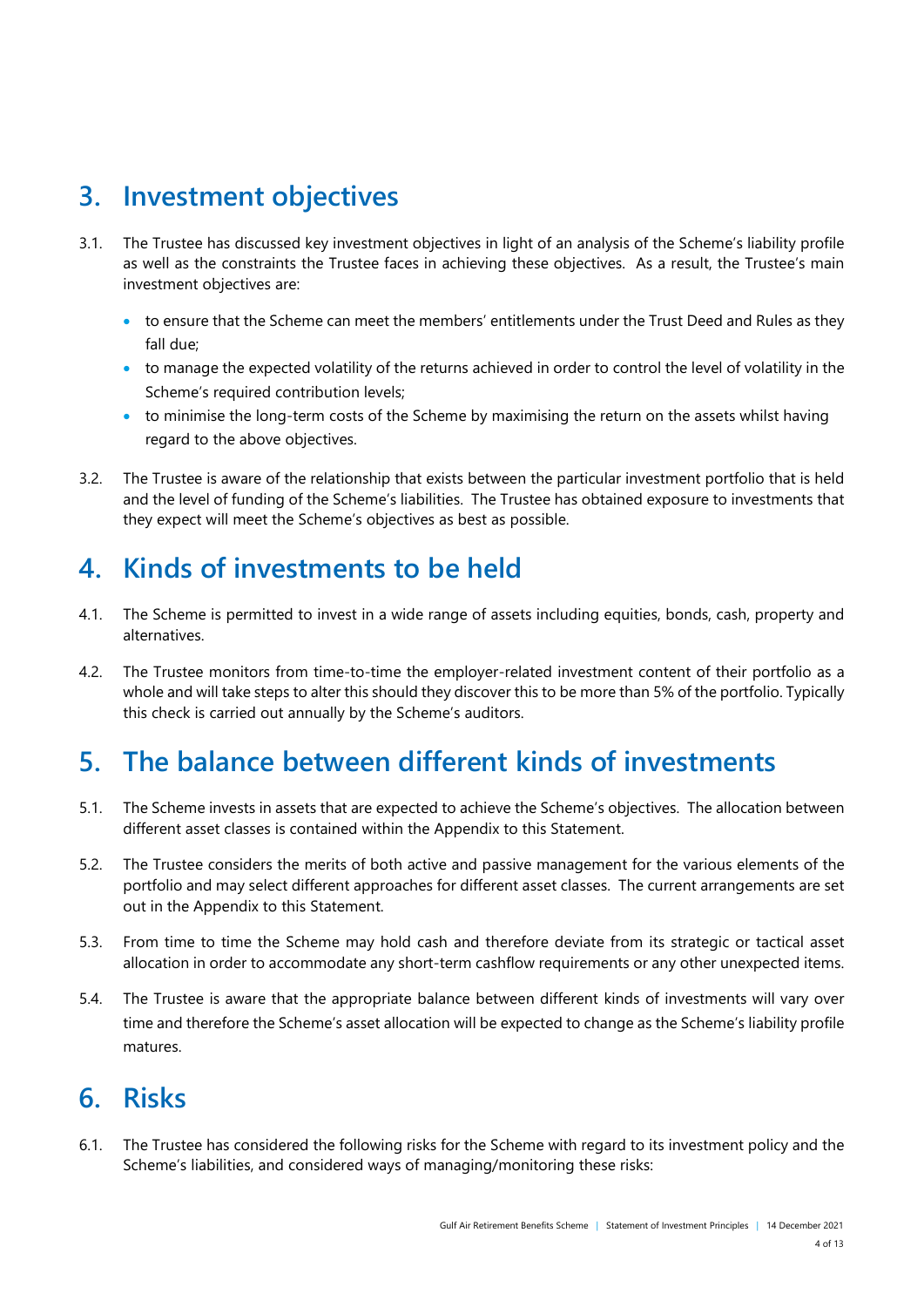| <b>Risk versus the</b><br><b>liabilities</b> | The Trustee will monitor and review the investment strategy with respect to the<br>liabilities in conjunction with each actuarial valuation. The investment strategy will<br>be set with consideration to the appropriate level of risk required for the funding<br>strategy as set out in the Scheme's Statement of Funding Principles.                |
|----------------------------------------------|---------------------------------------------------------------------------------------------------------------------------------------------------------------------------------------------------------------------------------------------------------------------------------------------------------------------------------------------------------|
| <b>Covenant risk</b>                         | The creditworthiness of the employer and the size of the pension liability relative<br>to the employer's earnings are monitored on a regular basis. The appropriate level<br>of investment risk is considered with reference to the strength of the employer<br>covenant.                                                                               |
| <b>Solvency and</b><br>mismatching           | This risk is addressed through the asset allocation strategy and ongoing triennial<br>actuarial valuations. The Trustee is aware that the asset allocation required to<br>minimise the volatility of the solvency position may be different from that which<br>would minimise the volatility on the Scheme's funding basis.                             |
| <b>Asset</b><br>allocation risk              | The asset allocation is detailed in the Appendix to this Statement and is monitored<br>on a regular basis by the Trustee.                                                                                                                                                                                                                               |
| <b>Investment</b><br>manager risk            | The Trustee monitors the performance of each of the Scheme's investment<br>managers on a regular basis in addition to having meetings with each manager<br>from time to time as necessary. The Trustee has a written agreement with each<br>investment manager, which contains a number of restrictions on how each<br>investment manager may operate.  |
| <b>Governance</b><br>risk                    | Each asset manager is expected to undertake good stewardship and positive<br>engagement in relation to the assets held. The Trustee monitors these and will<br>report on the managers' practices in their annual Implementation Statement.                                                                                                              |
| <b>ESG/Climate</b><br>risk                   | The Trustee has considered long-term financial risks to the Scheme and considers<br>ESG factors, as well as climate risk, to potentially be financially material and will<br>continue to develop its policy to consider these, alongside other factors, when<br>selecting or reviewing the Scheme's investments in order to avoid unexpected<br>losses. |
| <b>Concentration</b><br>risk                 | Each investment manager is expected to manage broadly diversified portfolios and<br>to spread assets across a number of individual shares and securities.                                                                                                                                                                                               |
| <b>Liquidity risk</b>                        | The Scheme invests in assets such that there is a sufficient allocation to liquid<br>investments that can be converted into cash at short notice given the Scheme's<br>cashflow requirements. The Scheme's administrators assess the level of cash held<br>in order to limit the impact of the cashflow requirements on the investment policy.          |
| <b>Currency risk</b>                         | The Scheme's liabilities are denominated in sterling. The Scheme may gain<br>exposure to overseas currencies by investing in assets that are denominated in a<br>foreign currency or via currency management. Currency hedging is employed to<br>manage the impact of exchange rate fluctuations.                                                       |
| Loss of<br>investment                        | The risk of loss of investment by each investment manager and custodian is<br>assessed by the Trustee. This includes losses beyond those caused by market<br>movements (e.g. default risk, operational errors or fraud).                                                                                                                                |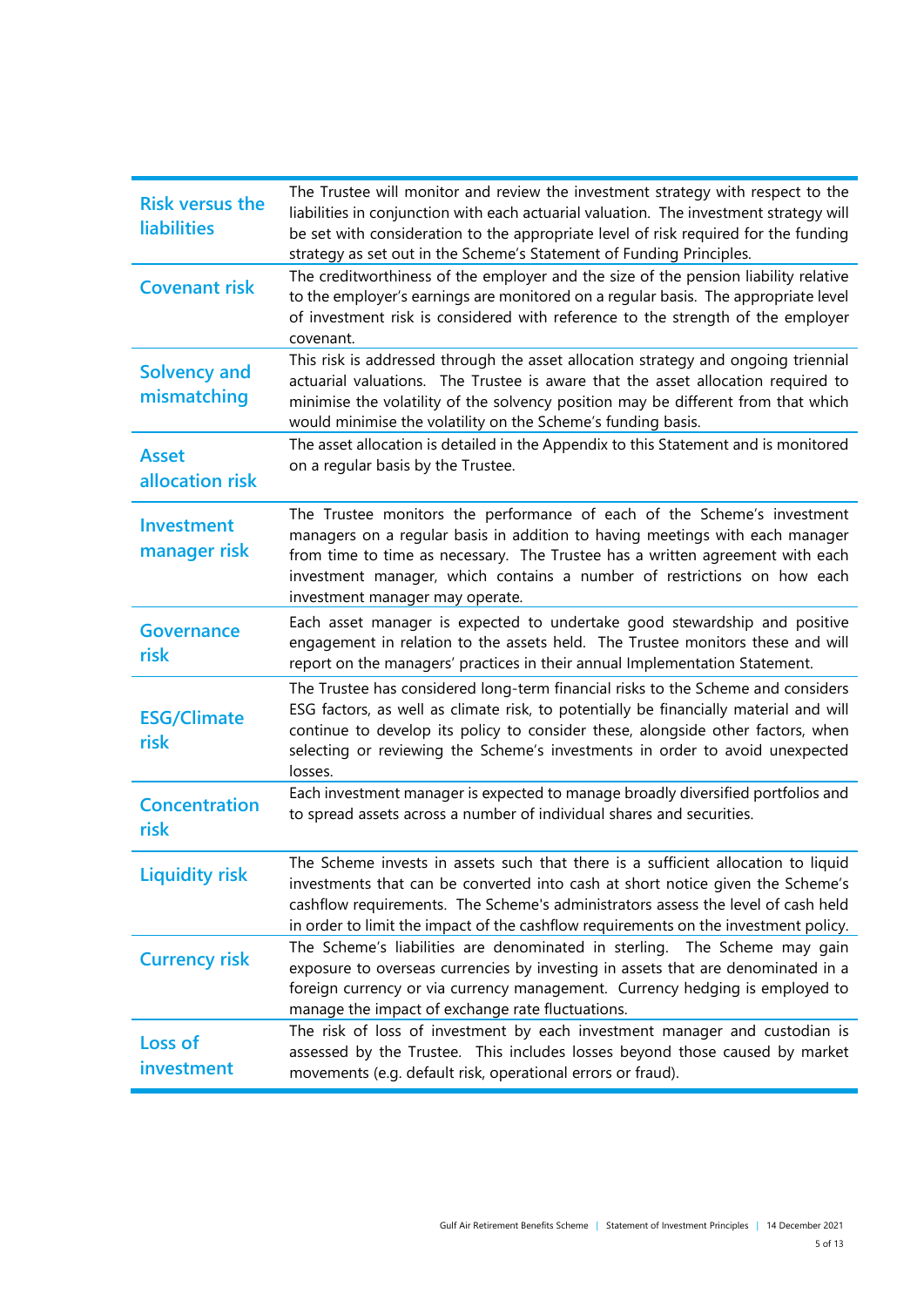### <span id="page-5-0"></span>**7. Expected return on investments**

- 7.1. The Trustee has regard to the relative investment return and risk that each asset class is expected to provide. The Trustee is advised by their professional advisors on these matters, who they deem to be appropriately qualified experts. However, the day-to-day selection of investments is delegated to the investment managers.
- 7.2. The Trustee recognises the need to distinguish between nominal and real returns and to make appropriate allowance for inflation when making decisions and comparisons.
- 7.3. In considering the expected return from investments, the Trustee recognises that different asset classes have different long-term expected returns and expected volatilities relative to the liabilities.
- 7.4. Having established the investment strategy, the Trustee monitors the performance of each investment manager against an agreed benchmark as frequently as appropriate according to market conditions and the Scheme's funding position. The Trustee meets the Scheme's investment managers as frequently as is appropriate, in order to review performance.

### <span id="page-5-1"></span>**8. Realisation of investments**

- 8.1. The Trustee has delegated the responsibility for buying and selling investments to the investment managers. The Trustee has considered the risk of liquidity as referred to above.
- 8.2. Ultimately, the investments will all have to be sold when the Scheme's life comes to an end. In this situation, the Trustee is aware of the fact that the realisable value of some investments, were there to be a forced sale, might be lower than the market value shown in the Scheme accounts.

# <span id="page-5-2"></span>**9. Financially material considerations, non-financially material considerations, the exercise of voting rights and engagement activities**

#### **Financially material considerations**

- 9.1. The Trustee believes that environmental, social and governance (ESG) factors are potentially financially material over the life of the Scheme and therefore have a policy to consider these, alongside other factors, when selecting or reviewing the Scheme's investments. The Trustee will be reliant on the information presented by the investment managers and their investment advisors regarding the extent to which an investment manager allows for ESG in making their investment decisions. Furthermore, an investment manager's excellence in this area will not take precedence over other factors, including (but not limited to) historical performance or fees.
- 9.2. As the investments are held in pooled funds, ESG considerations are set by each of the investment managers. The Scheme's investment managers will ultimately act in the best interests of the Scheme's assets to maximise returns for a given level of risk.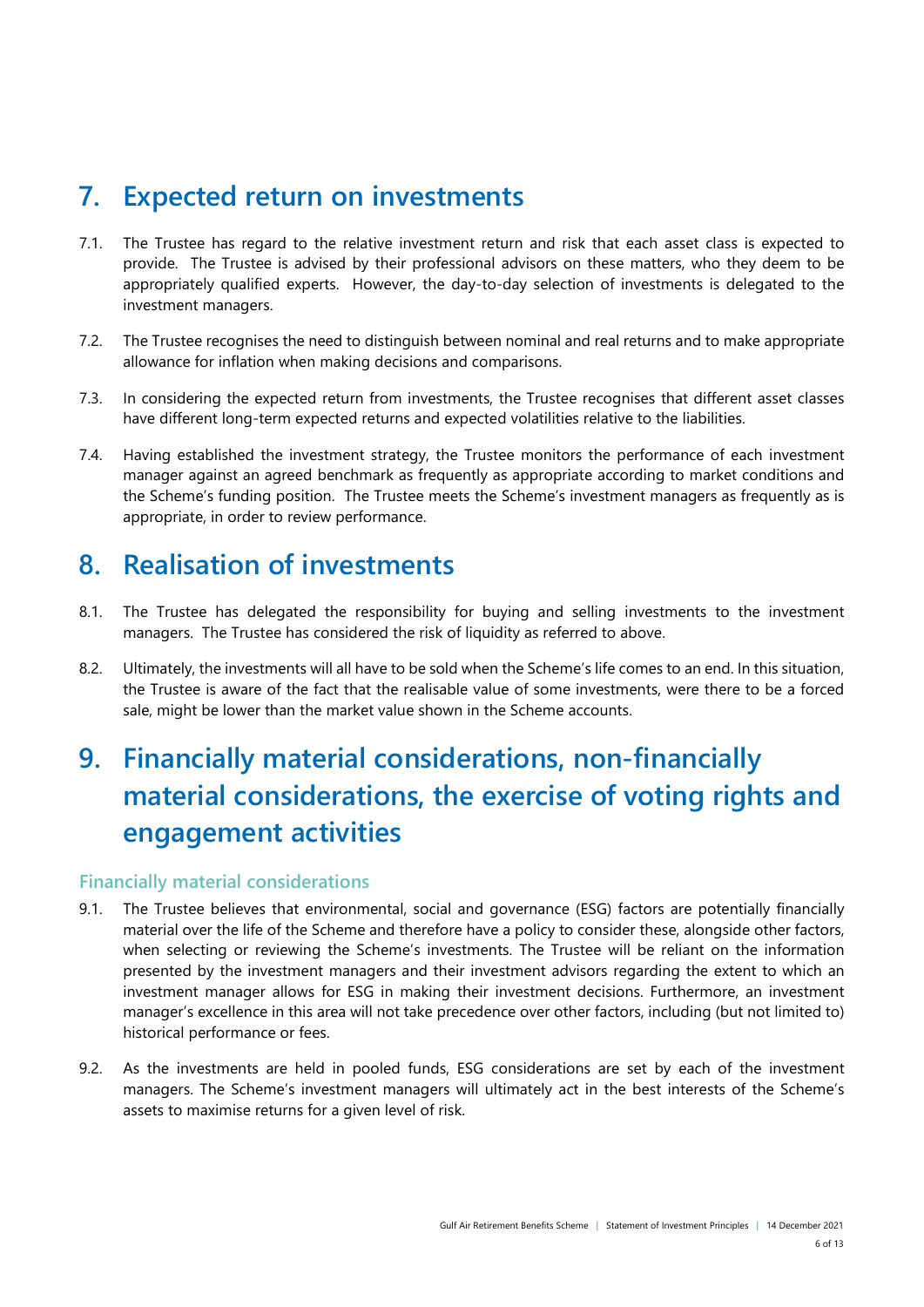#### **Non-financially material considerations**

9.3. Non-financial matters, including ethical views of beneficiaries and members, are not ordinarily taken into account in the selection, retention, and realisation of investments and the Trustee does not therefore consult with beneficiaries or members on such issues.

#### **The exercise of voting rights and engagement activities**

- 9.4. The Trustee believes that good stewardship and positive engagement can lead to improved governance and better risk-adjusted investor returns. The Trustee delegates the exercise of the rights (including voting rights) attaching to the Scheme's investments.
- 9.5. Where appropriate, the Trustee will monitor and engage with the investment managers about relevant matters (including matters concerning an issuer of debt or equity, including their performance, strategy, capital structure, management of actual or potential conflicts of interest, risks, social and environmental impact and corporate governance), through the Scheme's investment consultant.
- 9.6. Investment managers will be asked to provide details of their stewardship policy and engagement activities on at least an annual basis. The Trustee will, with input from their investment consultant, monitor and review the information provided by the investment managers. Where possible and appropriate, the Trustee will engage with their investment managers for more information and ask them to confirm that their policies comply with the principles set out in the Financial Reporting Council's UK Stewardship Code.
- 9.7. The Trustee has taken into consideration the UK Stewardship Code, and the investment managers all have stated corporate governance policies which comply with many or all of these principles.
- 9.8. In selecting and reviewing their investment managers, where appropriate, the Trustee will consider the investment managers' policies on engagement (including exercise of voting rights) and how these policies have been implemented.
- 9.9. The Trustee acknowledges the importance of ESG and climate risk within their investment framework. When delegating investment decision making to their investment managers they provide their investment managers with a benchmark they expect the investment managers to either follow or outperform. The investment manager has discretion over where in an investee company's capital structure it invests (subject to the restrictions of the mandate), whether directly or as an asset within a pooled fund.
- 9.10. The Trustee is of the belief that ESG and climate risk considerations extend over the entirety of a company's corporate structure and activities, i.e. that they apply to equity, credit and property instruments or holdings. The Trustee also recognises that ESG and climate related issues are constantly evolving and along with them so too are the products available within the investment management industry to help manage these risks.
- 9.11. The Trustee considers it to be a part of their investment managers' roles to assess and monitor developments in the capital structure for each of the companies in which the managers invest on behalf of the Scheme or as part of the pooled fund in which the Scheme holds units.
- 9.12. The Trustee also considers it to be part of their investment managers' roles to assess and monitor how the companies in which they are investing are managing developments in ESG related issues, and in particular climate risk, across the relevant parts of the capital structure for each of the companies in which the managers invest on behalf of the Scheme.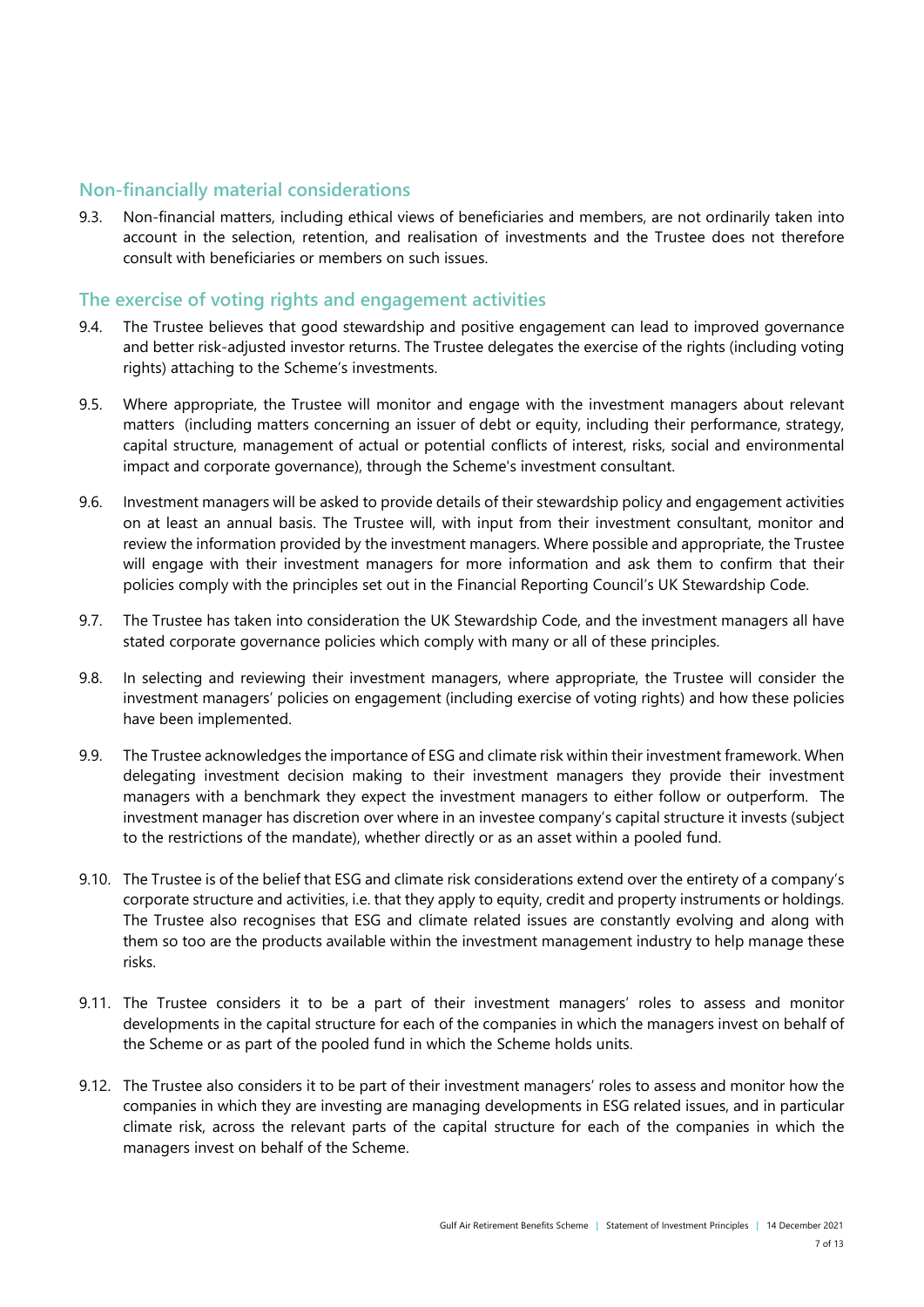- 9.13. Should an investment manager be failing in these respects, this should be captured in the Scheme's regular performance monitoring.
- 9.14. Through their consultation with the Principal Employer when setting this Statement of Investment Principles, the Trustee has made the Principal Employer aware of their policy on ESG and climate related risks, how they intend to manage them and the importance that the pensions industry as a whole, and its regulators, place on them.
- 9.15. The Scheme's investment consultant is independent and no arm of their business provides asset management services. This, and their FCA Regulated status, makes the Trustee confident that the investment manager recommendations they make are free from conflict of interest.
- 9.16. The Trustee expects all investment managers to have a conflict of interest policy in relation to their engagement and ongoing operations. In doing so the Trustee believes they have managed the potential for conflicts of interest in the appointment of the investment manager and conflicts of interest between the Trustee/investment manager and the investee companies.

### **10. Policy on arrangements with asset managers**

#### **Incentivising alignment with the Trustee's investment policies**

- 10.1. Prior to appointing an investment manager, the Trustee discusses the investment manager's approach to the management of ESG and climate related risks with the Scheme's investment consultant, and how their policies are aligned with the Trustee's own investment beliefs.
- 10.2. When appointing an investment manager, in addition to considering the investment manager's investment philosophy, process and policies to establish how the manager intends to make the required investment returns, the Trustee also considers how ESG and climate risk are integrated into these. If the Trustee deems any aspect of these policies to be out of line with their own investment objectives for the part of the portfolio being considered, they will consider using another manager for the mandate.
- 10.3. The Trustee carries out a strategy review at least every three years where they assess the continuing relevance of the strategy in the context of the Scheme's membership and their aims, beliefs and constraints. The Trustee monitors the investment managers' approach to ESG and climate related risks on an annual basis.
- 10.4. In the event that an investment manager ceases to meet the Trustee's desired aims, including the management of ESG and climate related risks, using the approach expected of them, their appointment will be terminated. The investment managers have been informed of this by the Trustee.
- 10.5. Investment manager ESG policies are reviewed in the context of best industry practice and feedback will be provided to the investment manager.

#### **Incentivising assessments based on medium to long term, financial and non-financial considerations**

10.6. The Trustee is mindful that the impact of ESG and climate change has a long-term nature. However, the Trustee recognises that the potential for change in value as a result of ESG and climate risk may occur over a much shorter term than climate change itself. The Trustee acknowledges this in their investment management arrangements.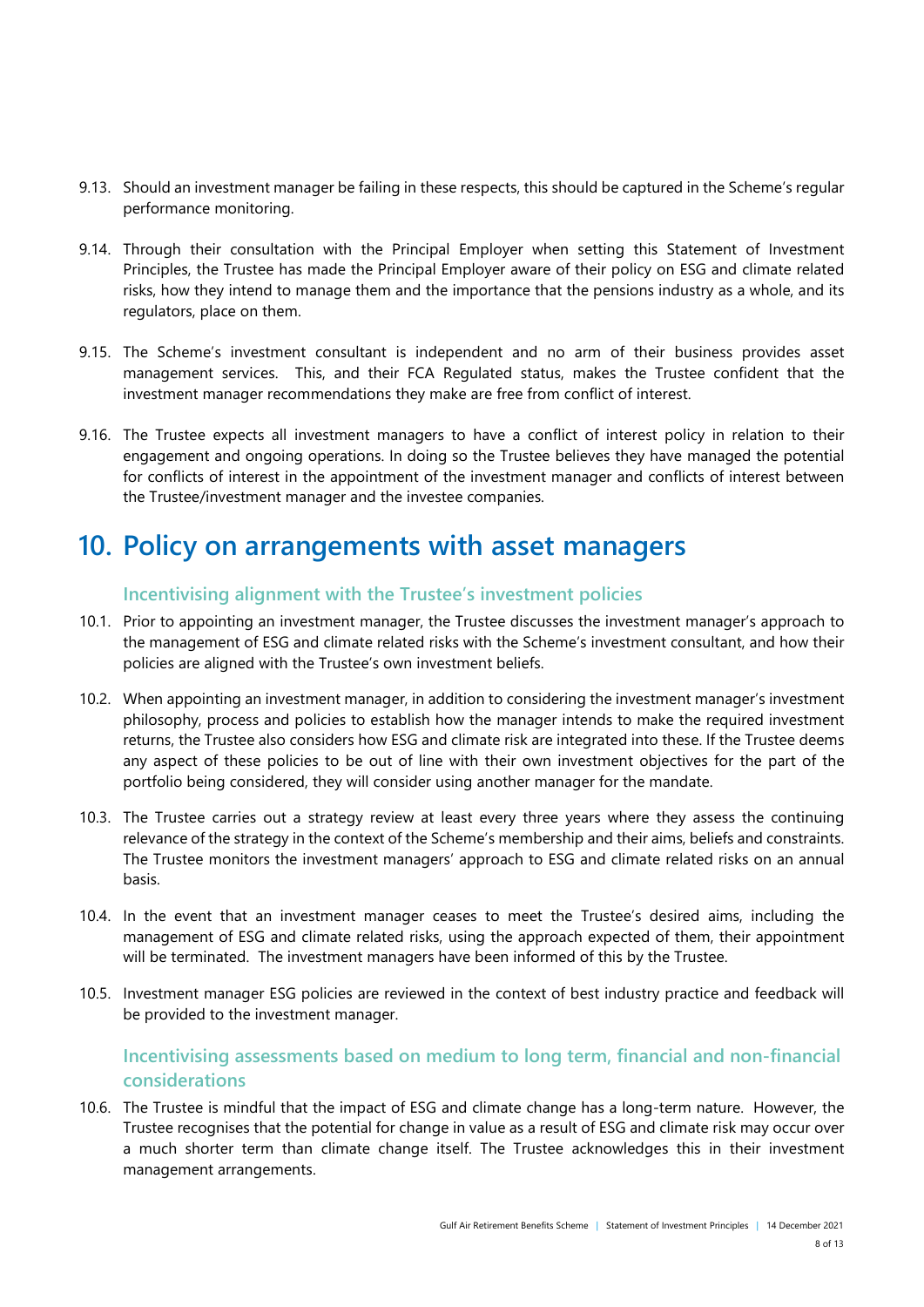- 10.7. When considering the management of objectives for an investment manager (including ESG and climate risk objectives), and then assessing their effectiveness and performance, the Trustee assesses these over a rolling timeframe. The Trustee believes the use of rolling timeframes, typically 3 to 5 years, is consistent with ensuring the investment manager makes decisions based on an appropriate time horizon. Where a fund may have an absolute return or shorter term target, this is generally supplementary to a longer term performance target. In the case of assets that are actively managed, the Trustee expects this longer term performance target to be sufficient to ensure an appropriate alignment of interests.
- 10.8. The Trustee expects investment managers to be voting and engaging on behalf of the Scheme's holdings and the Scheme monitors this activity within the Implementation Statement in the Scheme's Annual Report and Accounts. The Trustee does not expect ESG considerations to be disregarded by the investment managers in an effort to achieve any short term targets.

#### **Method and time horizon for assessing performance**

- 10.9. The Trustee monitors the performance of their investment managers over medium to long term periods that are consistent with the Trustee's investment aims, beliefs and constraints.
- 10.10. The Scheme invests exclusively in pooled funds. The investment manager is remunerated by the Trustee based on the assets they manage on behalf of the Trustee. As the funds grow, due to successful investment by the investment manager, they receive more and as values fall they receive less.
- 10.11. The Trustee believes that this fee structure, including the balance between any fixed and performance related element, enables the investment manager to focus on long-term performance without worrying about short term dips in performance significantly affecting their revenue.
- 10.12. The Trustee asks the Scheme's investment consultant to assess if the asset management fee is in line with the market when the manager is selected, and the appropriateness of the annual management charges are considered regularly as part of the review of the Statement of Investment Principles.

#### **Portfolio turnover costs**

- 10.13. The Trustee acknowledges that portfolio turnover costs can impact on the performance of their investments. Overall performance is assessed as part of the quarterly investment monitoring process.
- 10.14. During the investment manager appointment process, the Trustee may consider both past and anticipated portfolio turnover levels. When underperformance is identified, deviations from the expected level of turnover may be investigated with the investment manager concerned if it is felt they may have been a significant contributor to the underperformance. Assessments reflect the market conditions and peer group practices. The Trustee acknowledges that for some asset classes, such as LDI, a higher turnover of contracts such as repurchase agreements, can be beneficial to the fund from both a risk and cost perspective.

#### **Duration of arrangement with asset manager**

- 10.15. For the open-ended pooled funds in which the Scheme invests, the duration of the Scheme's arrangements are not predetermined under the terms of agreement with the investment managers.
- 10.16. The suitability of the Scheme's asset allocation and its ongoing alignment with the Trustee's investment beliefs is assessed every three years, or when changes deem it appropriate to do so more frequently. As part of this review the ongoing appropriateness of the investment managers, and the specific funds used, is assessed.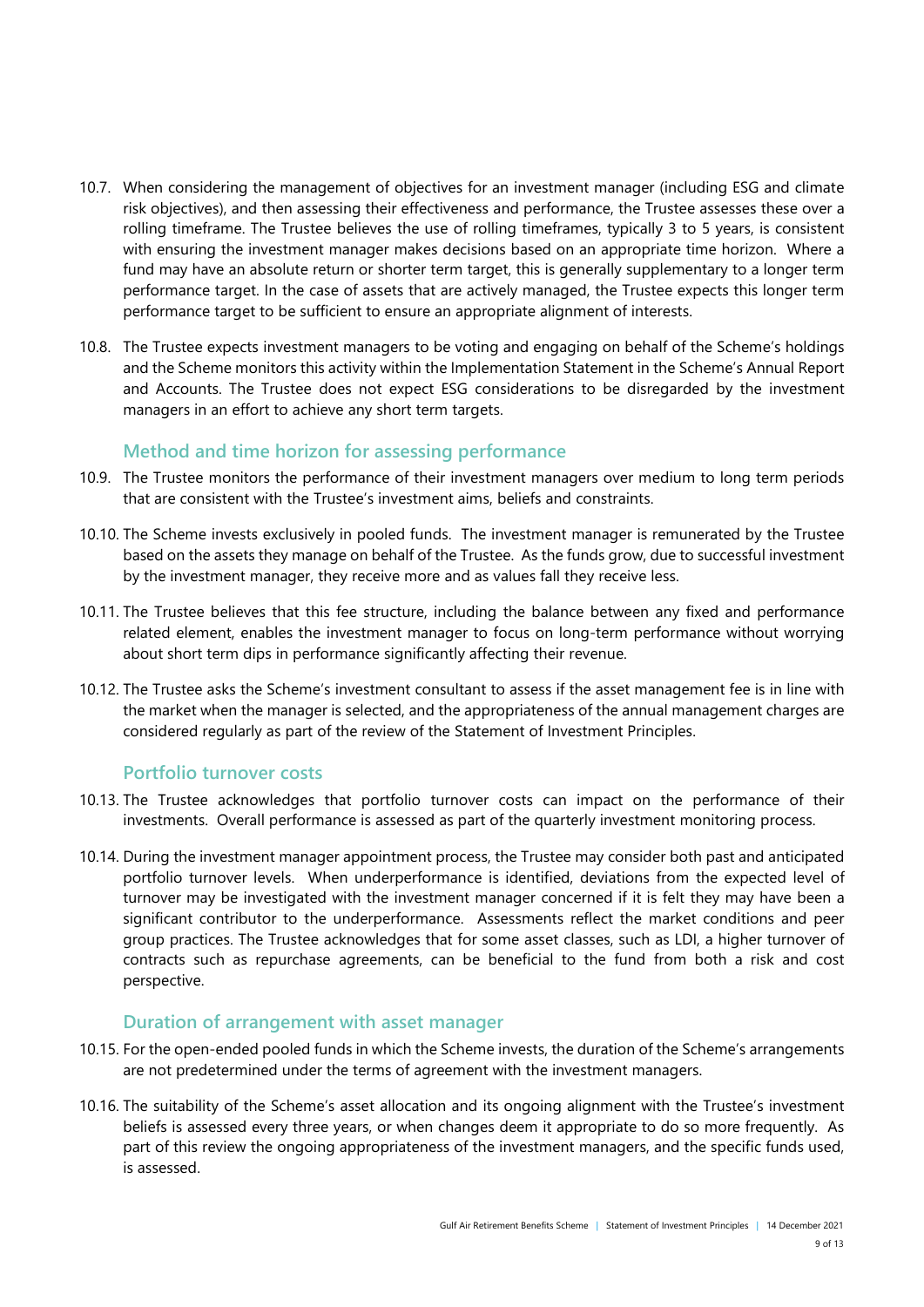### <span id="page-9-0"></span>**11. Agreement**

11.1. This statement was agreed by the Trustee, and replaces any previous statements. Copies of this statement and any subsequent amendments will be made available to the employer, the investment managers, the actuary and the Scheme auditor upon request.

**Approved by the Trustee of the Gulf Air Retirement Benefits Scheme on 14 December 2021**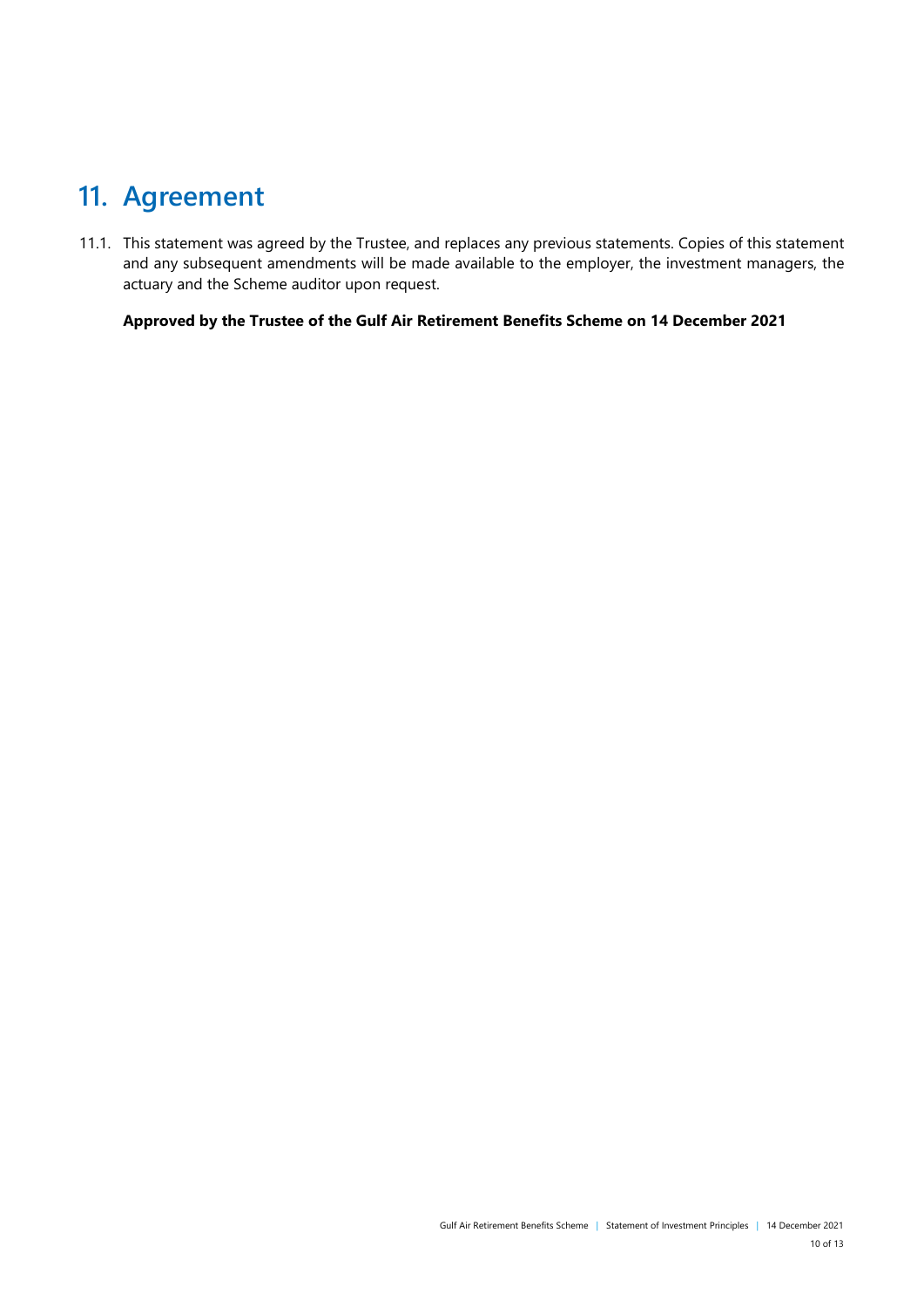# <span id="page-10-0"></span>**Appendix 1 Note on investment policy of the Scheme as at December 2021 in relation to the current Statement of Investment Principles**

### **1. The balance between different kinds of investment**

The Scheme has a strategic asset allocation as set out in the table below, which has been agreed after considering the Scheme's liability profile, funding position, expected return of the various asset classes and the need for diversification.

#### **Rebalancing**

The Trustee recognises that the asset allocation of investments in different asset classes will vary over time as a result of market movements. The Trustee seeks to maintain a balance between maintaining the asset allocation in line with its benchmark and limiting the costs of rebalances.

| Portfolio               | Asset class         | Allocation<br>(%) |
|-------------------------|---------------------|-------------------|
|                         | Global equities     | 20                |
| Growth<br>portfolio     | Diversified growth  | 20                |
|                         | Multi asset credit  | 10                |
| Protection<br>portfolio | <b>IDI</b> and cash | 50                |
| Total                   |                     | 100               |

#### **2. Investments and disinvestments**

The Trustee will invest new money to rebalance the overall asset allocation toward its overall benchmark (i.e. into the most underweight fund or funds).

In the short term the Scheme's cash flow requirements are expected to be met by the Principal Employer's contributions and through the "Notional Dividend Interest Payment" procedure set up in respect of the LGIM Global Equity Market Weights (30:70) Index Fund (75% GBP Currency Hedged). However, when this is insufficient, the Trustee will make disinvestments in a way which rebalances the overall asset allocation toward its overall benchmark (i.e. from the most overweight fund or funds).

However, the Trustee recognizes that the primary aim of the LDI portfolio is to match movements in the Scheme's liabilities arising from changes in long-term interest rates and inflation expectations and rebalancing the LDI portfolio will affect hedging levels. As a result, the Trustee is comfortable with and will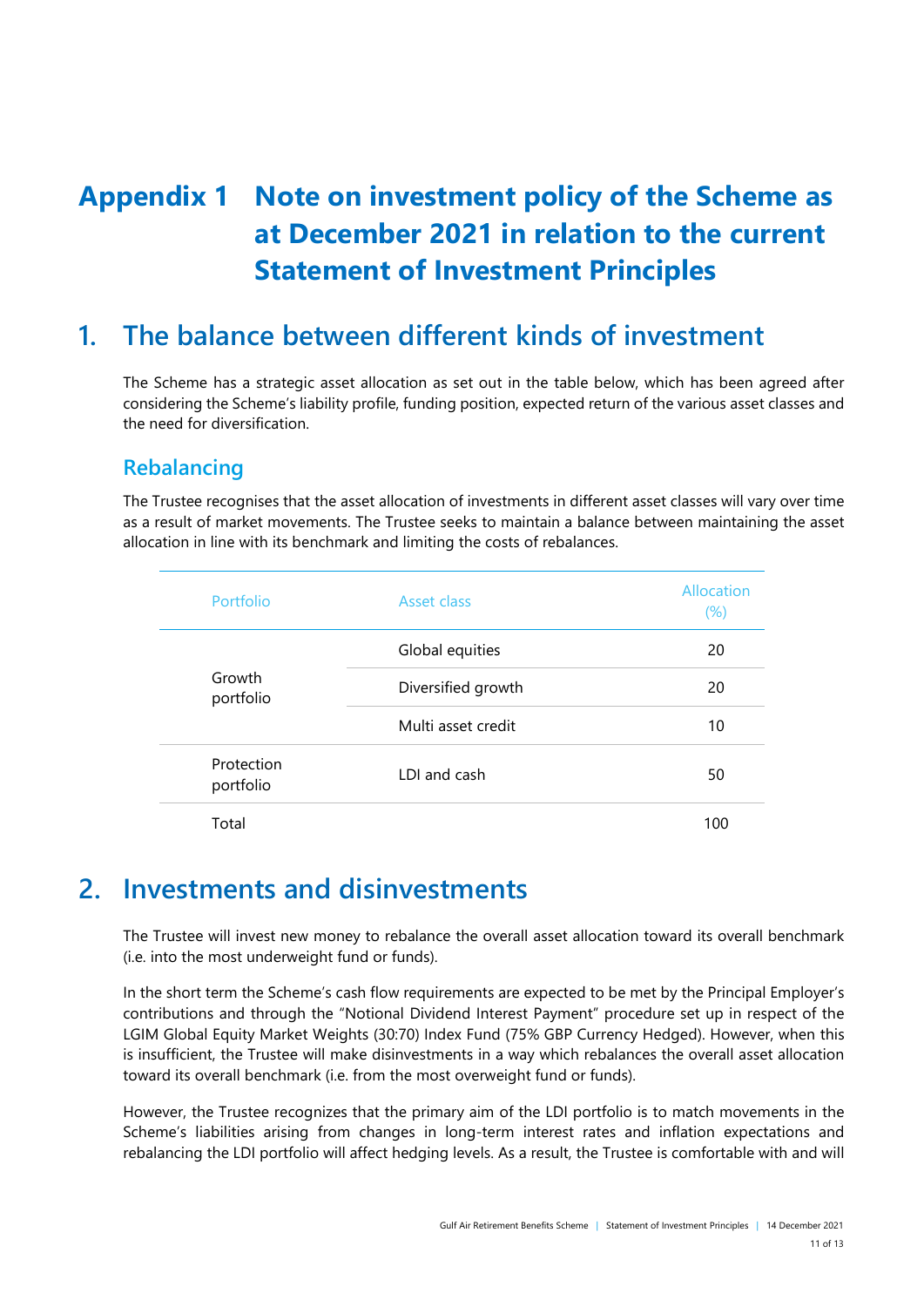permit the LDI portfolio to move away from its strategic allocation. They will monitor this position as part of the regular investment monitoring.

#### **Collateral management on the LGIM LDI funds**

The Scheme invests in LGIM's Matching Core Funds which are pooled LDI funds that provide interest rate and inflation protection. LGIM may require cash collateral calls or payouts in order to manage the amount of leverage within the funds according to defined operational procedures.

In the event of a cash collateral call (requiring the Trustee to top-up the Scheme's investment in the LDI funds), LGIM will automatically disinvest from the LGIM Sterling Liquidity Fund. If there are insufficient funds in the LGIM Sterling Liquidity Fund, they will disinvest from the Threadneedle Dynamic Real Return Fund (noting that this is accessed via LGIM's platform), and thereafter from the LGIM global equity fund.

In the event that cash collateral payouts are made from the LDI funds, LGIM will automatically pay these amounts directly into the LGIM Sterling Liquidity Fund. The Trustee will then consider on a case by case basis whether to invest these amounts or to retain them for benefit payment purposes.

### **3. Choosing investments**

The Trustee has appointed the following investment managers to carry out the day-to-day investment of the Scheme:

- Barings Asset Management (Barings)
- Legal & General Investment Management (LGIM)
- Columbia Threadneedle Investments (Threadneedle)

The Trustee has appointed LGIM to provide the investment platform for a portion of the Scheme's assets.

The investment managers are authorised and regulated by the Financial Conduct Authority.

The Trustee also has a contract with Prudential Assurance Company Limited for the receipt of members' Additional Voluntary Contributions (AVCs) and a small number of members' transferred-in defined contribution (DC) pots. Prudential is authorised by the Prudential Regulation Authority and regulated by the Financial Conduct Authority.

The investment benchmarks and objectives for each investment manager are given below: